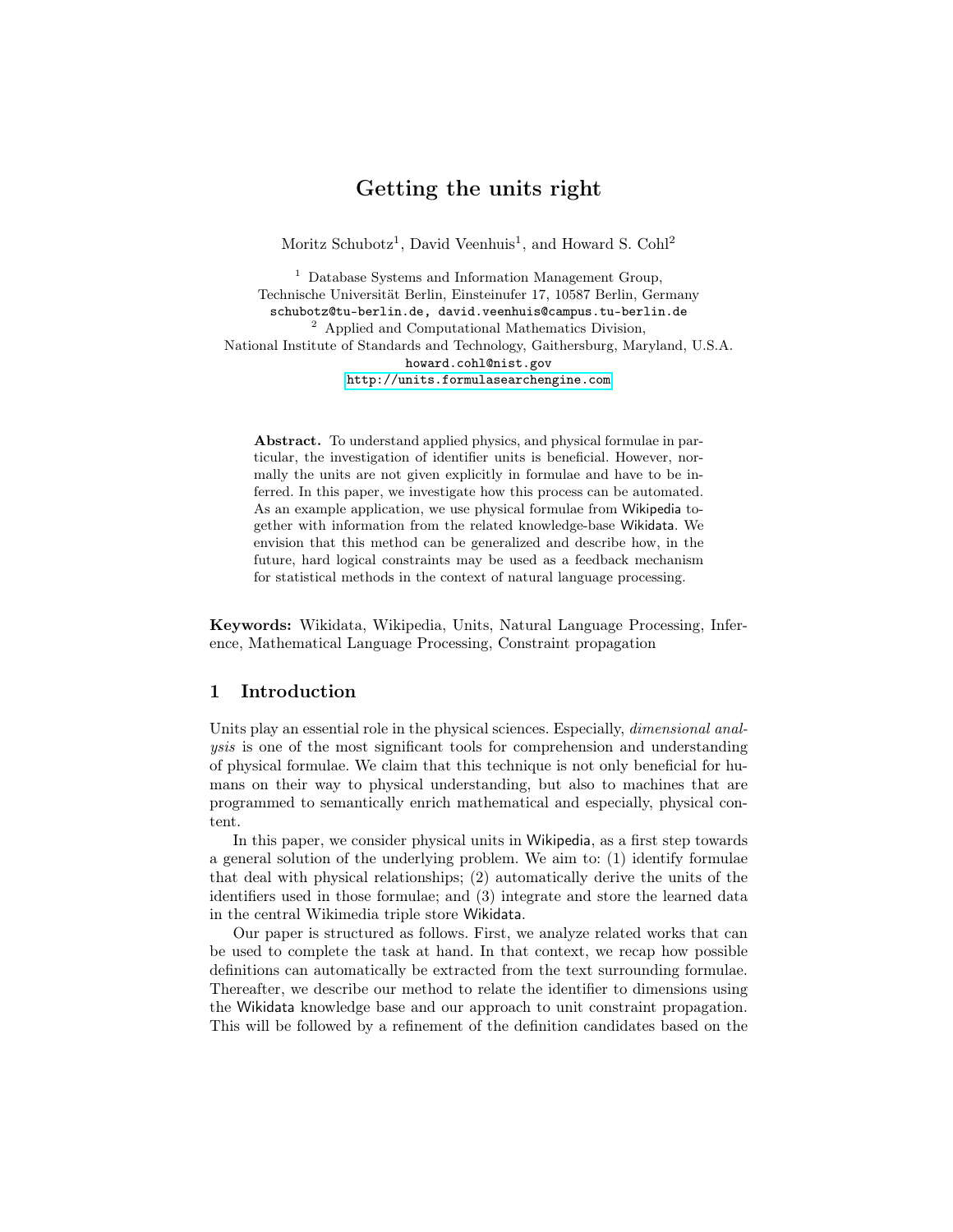

Fig. 1: As of January 2016, Wikidata users (visualized by the grey box 'User', top left in the figure) can store mathematical expressions in Wikidata. Thereafter, these expressions can be displayed in all language versions of Wikipedia (visualized by "Wikipedia user", bottom left). Moreover, other use cases for this data are possible. For example, there is the article place-holder service which displays information regarding a topic in languages, for which human generated articles in that language do not exist yet. For more details see [\[6\]](#page-10-0) (picture by Julian Hilbig and Duc Linh Tran [\[6\]](#page-10-0)).

constraints. Lastly, we describe the reinsertion of learned units into the Wikidata knowledge base, which will be used for the formulae we processed. Finally, we provide an outlook on how this method can be used for feedback driven selftuning of Mathematical Language Processing [\[11\]](#page-10-1).

### 2 Related Work

A method to find identifier definiens tuples in natural language text is proposed in [\[11\]](#page-10-1). There, the authors use Natural Language Processing (part of speech tagging combined with word distance based scoring) to get the tuples. This approach shows advantages over the more static pattern-matching approaches, because it is able to also retrieve results that do not follow the pattern  $\langle identifier \rangle$  is  $\langle \text{description} \rangle$ (see also [\[8\]](#page-10-2)).

This method has been applied to Wikipedia articles to enrich formulae with definitions for their included identifiers. It works for Wikipedia sites with different languages. The result may have more than a single possible definition for an identifier, each with a probability that expresses the likeliness for the definition to be the relevant. The selection of the correct definition is a problem addressed in our paper.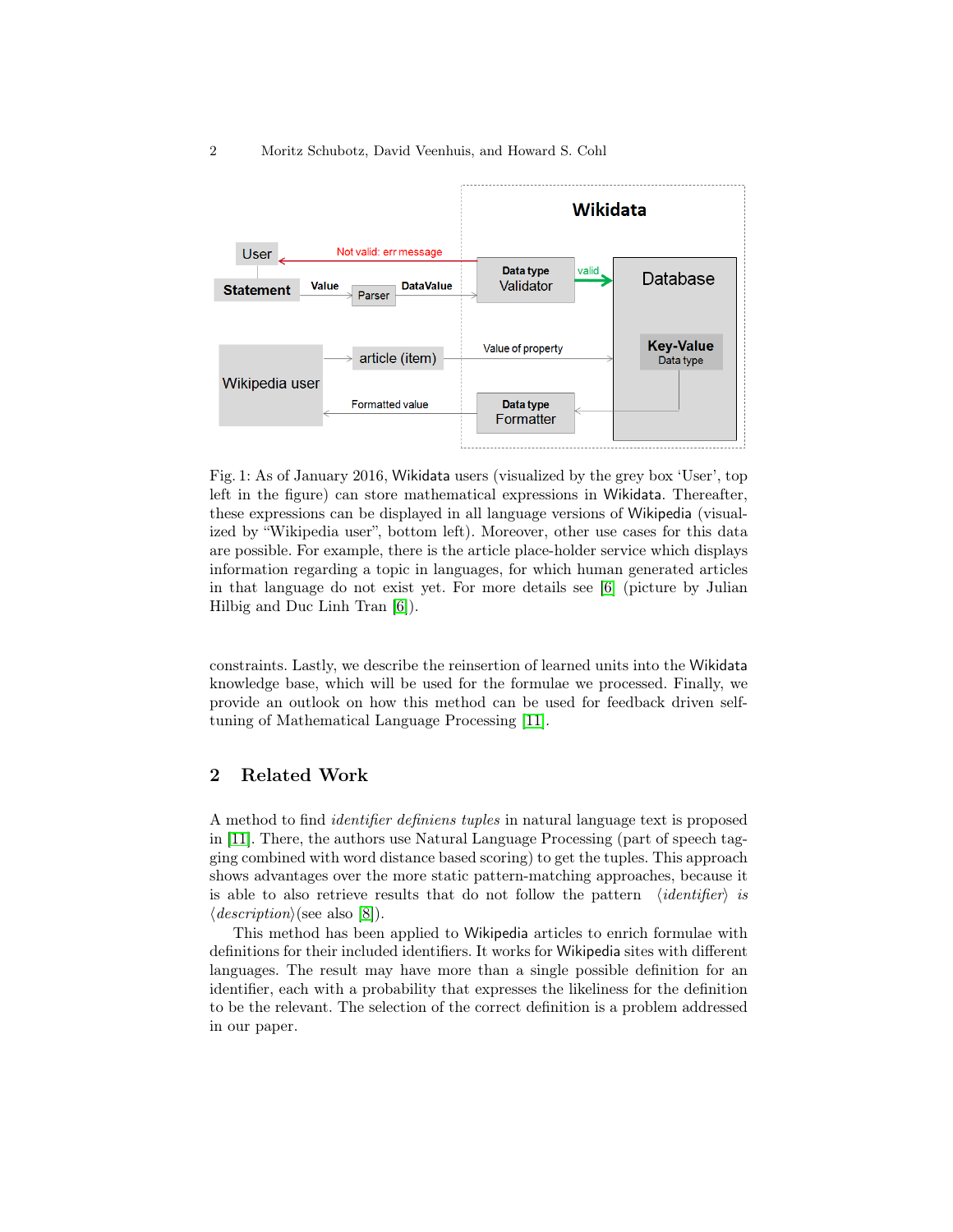A method to map the meaning to identifiers is used in [\[12\]](#page-10-3). In that paper the namespace concept known from programming languages is used to assign documents to namespaces and thus the meaning of the identifiers are mapped to the meaning belonging to the chosen namespace.

In [\[9\]](#page-10-4), an algorithm is proposed to use the need for dimensional homogeneity in physical formulae compared with constraint propagation to prove formulae that students gave as answers to physics problems. It aims on validating the formulae for known units.

Dimensional analysis is also a widely investigated field in the area of programming languages. In [\[4\]](#page-10-5), the authors use the need for dimensional homogeneity in physical equations in conjunction with constraint solving to automatically infer unit types for programs handling scientific problems. Their approach infers a general set of unit types using constraints created over the variables and constants occurring in the program. The user can then annotate the inferred unit types with real units thereby cannot violate the dimensional correctness as it is proved for the inferred unit type system. In [\[1\]](#page-9-0), constraint solving is used to prove the unit correctness of calculations in spreadsheets. More examples for validating dimensional correctness in programs can be found in [\[3,](#page-10-6) [7\]](#page-10-7).

As preparation of this work, a new feature in Wikidata, the data-type mathematical expression, has been developed [\[6\]](#page-10-0). Properties with data-type mathematical expression with for instance, defining formulae, represent mathematical expressions. As of January 2016, these expressions are rendered by the software which runs Wikidata.

### 3 Our Method

#### 3.1 Identify Physical Formulae

In this paper, we limit ourselves to the following definition.

Definition 1 (physical formula). A physical formula is a binary mathematical relation of type equation or inequality containing one or more physical quantities.

Consider the following examples:

<span id="page-2-2"></span><span id="page-2-0"></span>
$$
E = mc^2,\tag{1}
$$

<span id="page-2-4"></span><span id="page-2-3"></span>
$$
\sin^2 \theta + \cos^2 \theta = 1,\tag{2}
$$

 $m_{\text{moon}} < m_{\text{earth}} < m_{\text{sun}}$ , (3)

<span id="page-2-1"></span>
$$
\hbar = \frac{\lambda p}{2\pi}.\tag{4}
$$

Expressions [\(1\)](#page-2-0), [\(4\)](#page-2-1) are physical formulae according to Definition [1.](#page-2-2) They contain the physical quantities  $E, m, c, \lambda, p, \hbar$  of which c,  $\hbar$  are physical constants. Expressions  $(2)$ ,  $(3)$  are not physical formulae since  $(2)$  does not contain physical quantities, and [\(3\)](#page-2-4) is not binary. Note that the above definition can be extended to non-binary relation chains without loss of generality.

This definition implies the following algorithm to identify physical formulae: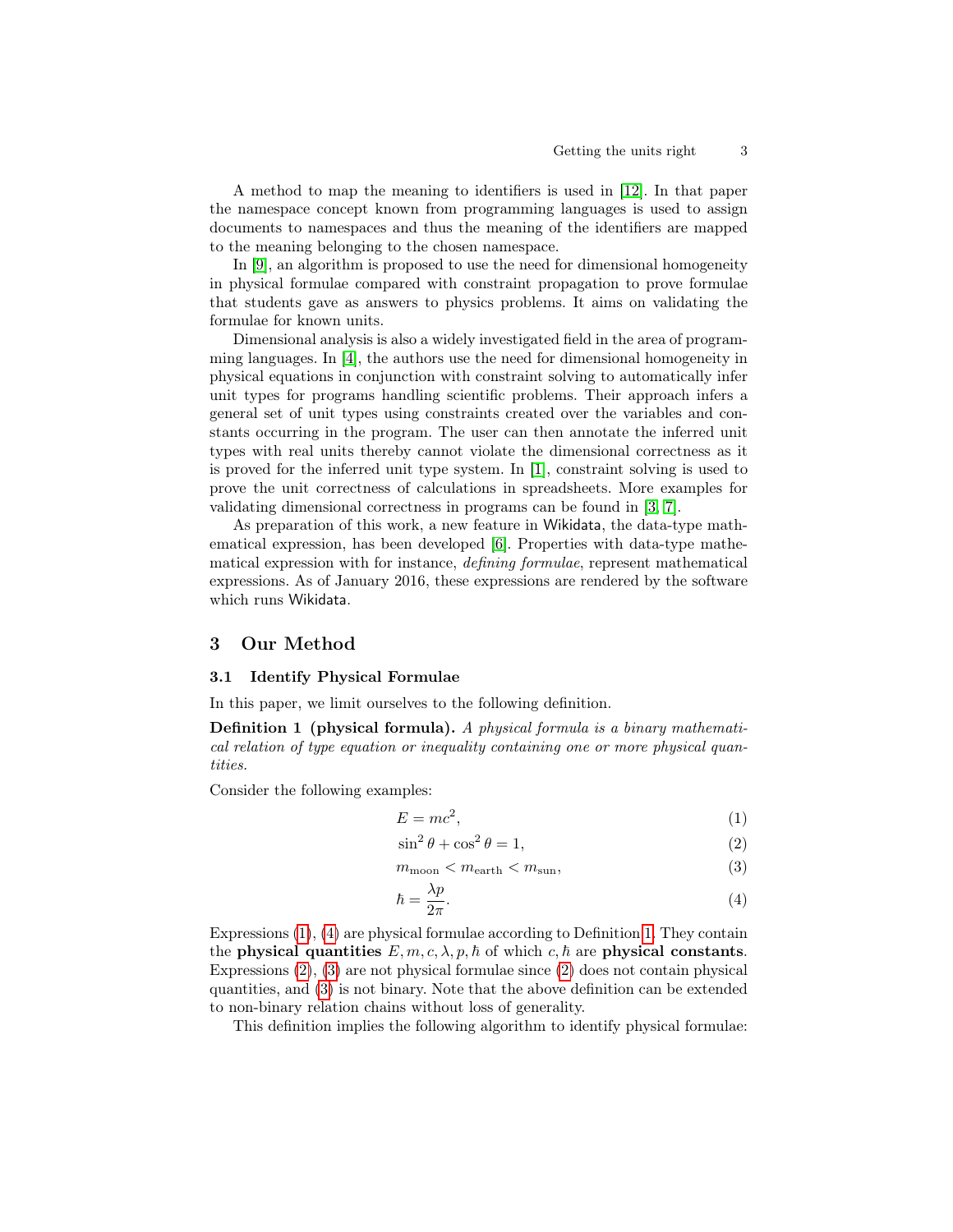- 4 Moritz Schubotz, David Veenhuis, and Howard S. Cohl
- 1. identify mathematical expressions;
- 2. check if they are binary relations of type equation or inequality;
- 3. extract identifiers; and
- 4. decide for each identifier, if it is a physical quantity or expression.

While we will apply the heuristics from [\[12\]](#page-10-3) for steps 1 and 3, we need to develop new approaches for steps 2 and 4. A simple approach to 2, is to convert the mathematical expression to content MATHML using LATEXML [\[10\]](#page-10-8) and afterwards analyze the content MATHML tree using fixed rules. We thereby rely on LATExml. Possibly occurring problems and limitations of LATExmlfor our application will be listed in the final report. The main focus of our work will be on step 4. While we can find Wikidata items from the algorithm presented in [\[12\]](#page-10-3), we might need to improve these algorithms.

Our main focus is on the development of an algorithm which decides if an item is a physical quantity or entity. Our approach to address this problem is to analyze the semantic properties of the relevant Wikidata item using the SPARQL [\[5\]](#page-10-9) <sup>[3](#page-3-0)</sup> endpoint. This means all information from Wikidata that expose information on the units or dimensions respectively. More technically, we will develop a method to check the relatedness to  $Q107715$  [\(physical quantity\)](https://www.wikidata.org/wiki/Q107715)<sup>[4](#page-3-1)</sup>. This will be one of the key contributions of our research project.

### 3.2 Identifying units and dimension of physical quantities

| <b>Dimension</b>    | Unit     | $ \mathbf{Symbol} $ |
|---------------------|----------|---------------------|
| Length              | meter    |                     |
| Mass                | kilogram | M                   |
| Time                | second   | T                   |
| Electric Current    | ampere   |                     |
| Luminous Intensity  | candela  |                     |
| Temperature         | kelvin   | Ĥ                   |
| Amount of Substance | mole     |                     |

Table 1: Dimension, base unit, and symbol according to the international system of units (SI)

The dimension of a physical quantity is an inherent property of each quantity. Dimensions are for example length  $L$ , mass  $M$  or time  $T$ . The derived quantity

<span id="page-3-0"></span><sup>&</sup>lt;sup>3</sup> SPARQL is used to query RDF (Ressource Description Framework) triples. They consist of subject, predicate, object. Example: Find all subjects (items) in Wikidata that have predicate "subclass of" and object "physical quantity"

<span id="page-3-1"></span><sup>4</sup> Wikidata stores information in form of triples like ("length","subclass of","physical quantity") where the unique id of "physical quantity" in Wikidata is Q107715. If a Item like "length" has a relation like "subclass of" or "instance of" to the Item for "physical quantity" we suppose it to be of kind physical quantity.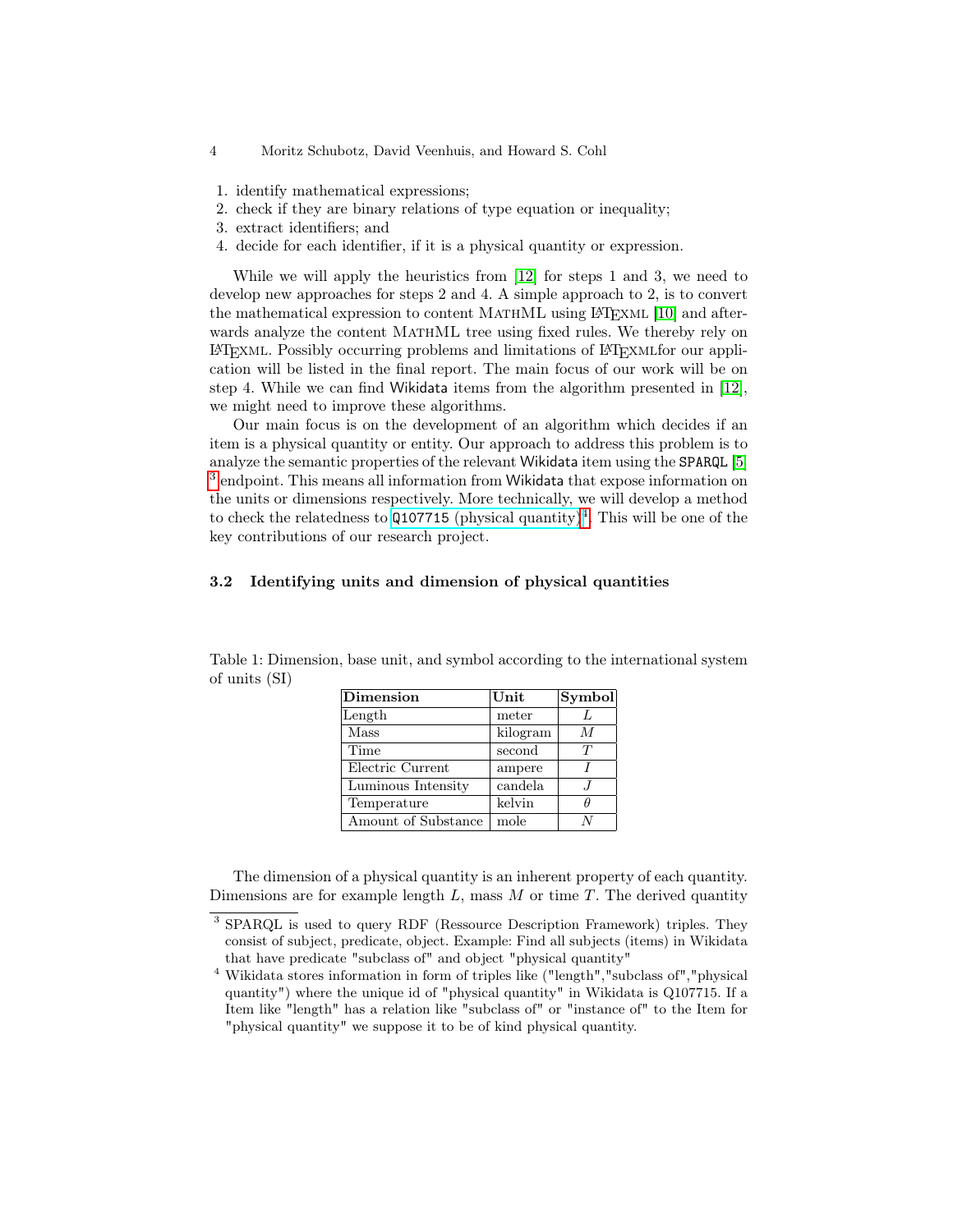speed has the dimension  $LT^{-1}$ . For all physical quantities, we try to derive their dimension from Wikidata using SPARQL queries.

To obtain that, we also take unit information into account, since it is more prevalent in the Wikidata dataset compared to dimension information. Because there are multiple unit systems (e.g., imperial units using yard for length versus SI units using meter) more than one unit per dimension exists. However, physical laws are usually valid independent from the unit system that is used. In this context, it has to be noted that some adjustment needs to be done for units that disregard conceptually important physical properties. For instance the Carnot efficiency  $\eta_{\text{Carnot}}$  depends on the absolute temperature scale (e.g., kelvin) of the hot  $T_H$  and the cold  $T_C$  reservoir via

<span id="page-4-0"></span>
$$
\eta_{\text{Carnot}} = 1 - \frac{T_{\text{C}}}{T_{\text{H}}}.\tag{5}
$$

Note that the fact that those temperatures are based on an absolute temperature scale is essential. This requires that non-cardinal temperature units such as Celsius and Fahrenheit to be converted to prior to computation.

Given the extracted dimensions, the mathematical domain of physical quantities can be specified better. Approaches to formally describe this domain are presented in [\[2\]](#page-9-1). We introduce the following notation for a physical quantity  $x$ 

$$
x\equiv \begin{bmatrix} \mathsf{x} \\ d \end{bmatrix},
$$

where x is the *spatial part* of x as defined in  $[2]$  and d is the dimension of the unit of  $x$ . To simplify readability, we use the identifier for  $x$  and its spatial part. We write  $x = \times$  if  $d = 1$ . Thus, [\(1\)](#page-2-0) can be written as

$$
\begin{bmatrix} \mathsf{E}\\ M L^2 T^{-2} \end{bmatrix} = \begin{bmatrix} \mathsf{m}\\ M \end{bmatrix} \begin{bmatrix} \mathsf{c}\\ LT^{-1} \end{bmatrix}^2,
$$

and [\(5\)](#page-4-0) reads

$$
\eta_{\text{Carnot}} = 1 - \frac{\begin{bmatrix} \mathsf{T}_{\mathcal{C}} \\ \theta \end{bmatrix}}{\begin{bmatrix} \mathsf{T}_{\mathcal{H}} \\ \theta \end{bmatrix}} = 1 - \begin{bmatrix} \frac{\mathsf{T}_{\mathcal{C}}}{\mathsf{T}_{\mathcal{H}}}\\ \theta \theta^{-1} \end{bmatrix} = 1 - \frac{\mathsf{T}_{\mathcal{C}}}{\mathsf{T}_{\mathcal{H}}}.
$$
 (6)

#### 3.3 Compatible operations

This notation leads to our next definition

Definition 2 (valid physical formula). We call a physical formula valid, if the dimensions are compatible with the mathematical operators used in that formula.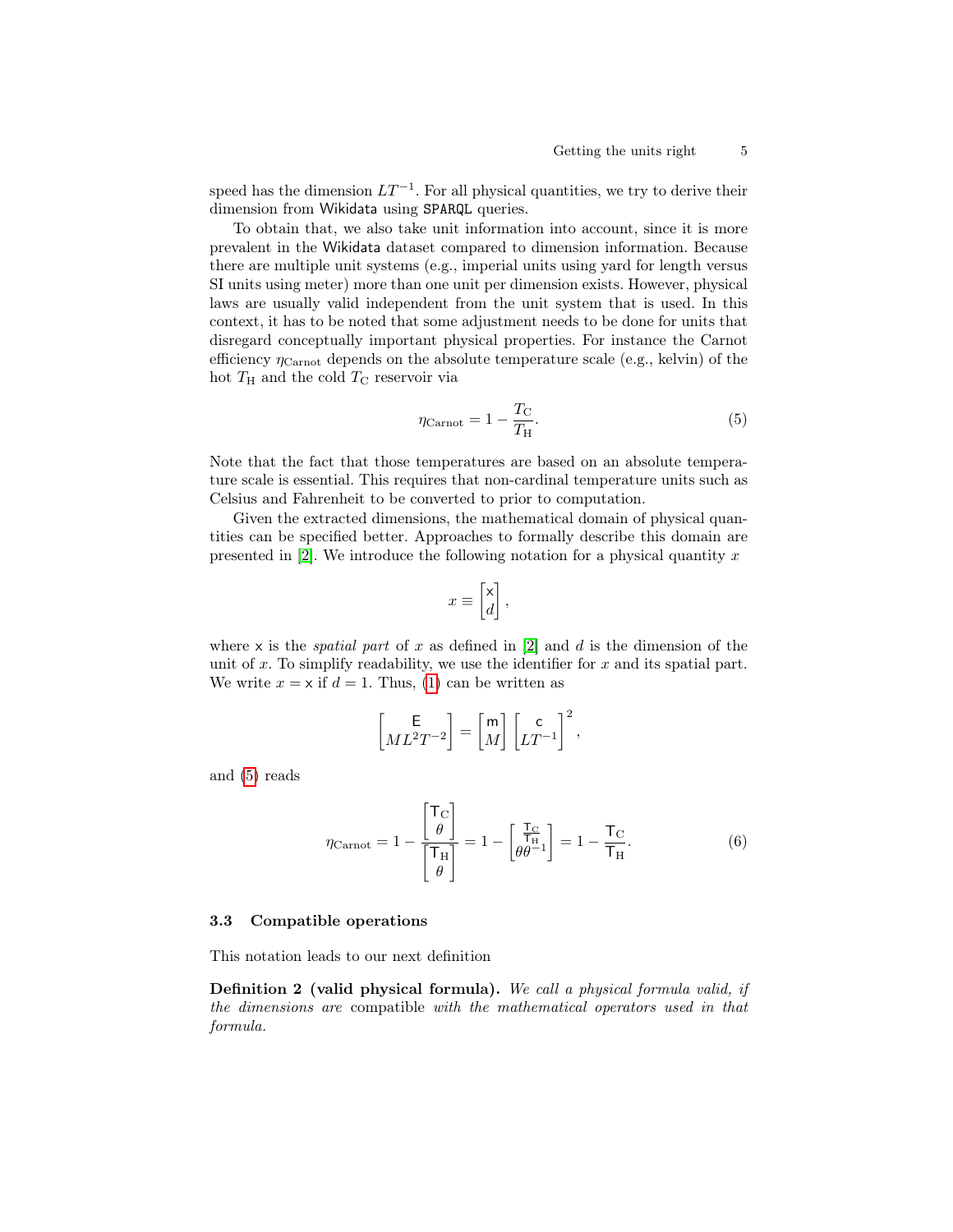| class         | rule                                                                                                                                                                                                     | constraint operators |                                                    |
|---------------|----------------------------------------------------------------------------------------------------------------------------------------------------------------------------------------------------------|----------------------|----------------------------------------------------|
|               | 3: map $\left  o\left( \begin{bmatrix} a \\ x \end{bmatrix}, \begin{bmatrix} b \\ y \end{bmatrix} \right) \rightarrow \left  \begin{bmatrix} o(a, b) \\ \frac{o(x, y)}{ o(x, y) } \end{bmatrix} \right $ |                      | times, division, integration, differ-<br>entiation |
|               | 2: restrict $o\left(\begin{bmatrix} a \\ x \end{bmatrix}, \begin{bmatrix} b \\ y \end{bmatrix}\right) \rightarrow \begin{bmatrix} o(a, b) \\ x \end{bmatrix}$ $x = y$                                    |                      | plus, minus, equals                                |
|               | 1: apply $\Bigg  o\Big(\Bigg  \frac{a}{x}\Bigg , \Bigg  \frac{b}{y}\Bigg  \Bigg) \rightarrow \Bigg  \frac{o(a, b)}{o(x, b)} \Bigg  \Bigg  y = 1 \Bigg $ power, roots                                     |                      |                                                    |
| $0:$ unitless | $o\left(\begin{bmatrix}  \mathsf{a}  \\ u \end{bmatrix}\right) \rightarrow \begin{bmatrix} \mathsf{o}(\mathsf{a}) \\ u \end{bmatrix}$                                                                    | $y=1$                | function application                               |

<span id="page-5-0"></span>Table 2: Compatibility of Mathematical Operations with Physical units. Here,  $\left| . \right|_1$  denotes the 1-norm.

We exemplify the meaning of compatible operations based on  $(1)$ . This physical formula contains the mathematical operators equals  $(=)$ , times  $(·)$ , and power (∧). For 'equals', the dimensions on the right-hand side and left-hand side must be the same, for 'times', no restrictions apply and for 'power' the unit of the exponent must be 1. If any of these constraints are violated (e.g., with the incorrect  $E = mc$ ) then the units or the formula can not be correct. Note also that this method is not limited to scalar physical quantities and can be applied to physical quantities of higher dimensions such as vectors like

$$
\begin{bmatrix} W \\ ML^2T^{-2} \end{bmatrix} = \int_C \begin{bmatrix} \underline{F} \\ MLT^{-2} \end{bmatrix} d \begin{bmatrix} \underline{s} \\ L \end{bmatrix} = \int_{\begin{bmatrix} t_1 \\ T \end{bmatrix}}^{\begin{bmatrix} t_2 \\ H} \end{bmatrix} \begin{bmatrix} \underline{F} \\ LT^{-2} \end{bmatrix} \begin{bmatrix} \underline{v} \\ LT^{-1} \end{bmatrix} d \begin{bmatrix} t \\ T \end{bmatrix}.
$$

We will implement validation for the mathematical operations enumerated in Table [2,](#page-5-0) which we group into four classes. For some of those cases [\[9\]](#page-10-4) defined detailed unit propagation rules.

#### 3.4 Unit Inference

After having defined those fundamental concepts, we apply them to the actual data extracted by the Mathematical Language Processing Project and the Unit information fetched from Wikidata.

As an example, we demonstrate the work-flow for adding dimensional information to formulae extracted from Wikipedia. The result of the process, proposed in [\[11\]](#page-10-1), is a probability distribution over identifiers and their possible definiens. An identifier can have more than one definition candidate. That may lead to more than one possible dimension for an identifier.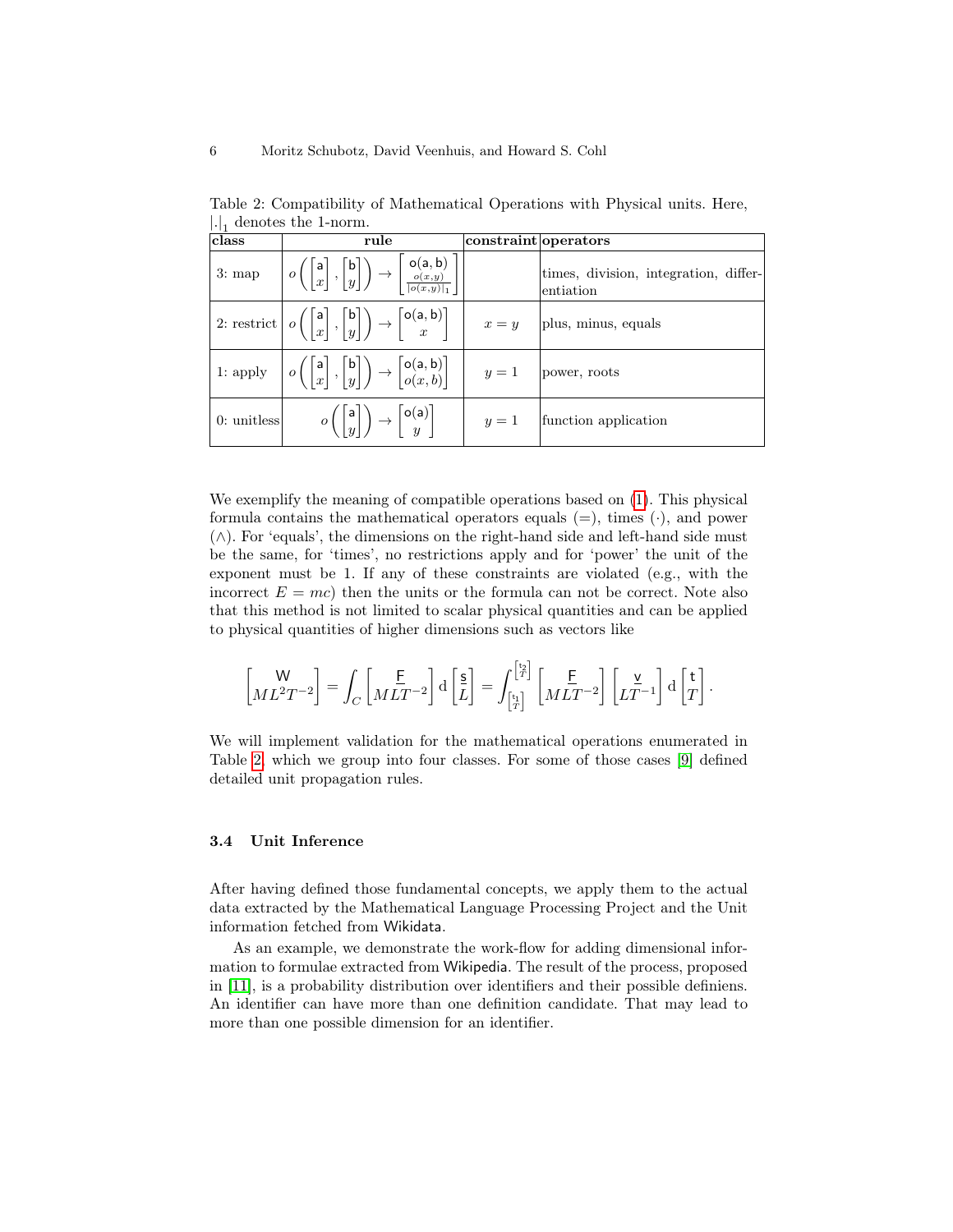#### Example 1: Mass-energy equivalence

The relation between energy and mass is described by the mass-energy equivalence formula  $E = mc^2$ , where E is energy, m is mass, and c is the speed of light.

For Example 1 (from Wikipedia), which was also used in [\[12\]](#page-10-3), the identifierdefiniens pairs for  $E$  may have this form:

| 'Id.                    | Definition                                                             | score Id. |     | Definition | score  Id. |   | Definition              | score |
|-------------------------|------------------------------------------------------------------------|-----------|-----|------------|------------|---|-------------------------|-------|
| E                       | energy                                                                 | 0.42      | m   | energy     | 0.35       | C | energy                  | 0.30  |
| $\overline{\mathrm{E}}$ | mass                                                                   | 0.42      | l m | mass       | 0.35       |   | mass                    | 0.35  |
|                         | $\mathbf{E}$ speed of light 0.16 $\vert$ m speed of light 0.30 $\vert$ |           |     |            |            |   | c speed of light $0.35$ |       |

All three definitions are found in the same sentence, but have different distances between identifier and definiens. That results in different scores. Note, that the actual scoring computation is more evolved and the score values have been made up for demonstration purposes. We now describe this more formally.

For a physical formula  $f(x_1, \ldots, x_n, o_{n+1}, \ldots, o_m)$ , with the identifiers (physical quantities and other identifiers)  $x_i$  and mathematical operators  $o_j$ , and a set of definiens candidates  $N$ , the MLP Project returns a probability distribution for the identifiers  $\chi(\underline{x}) = \sum_{N \in \mathcal{N}} \underline{w}_{0,n} N$ , with  $\sum_{N \in \mathcal{N}} w_{0,N} = 1$ . From Wikidata we get the unit and implied dimension information denoted as  $\rho_1(\underline{x}) =$  $\sum_{N\in\mathcal{N}}\underline{w}_{0,n}\dim(N) = \sum_i \underline{w}_{1,i}d_i$ , where  $\underline{w}_{1,j}$  is the sum over all  $\underline{w}_{0,N}$  with  $\dim N = d_j$ . Next, we apply the operator compatibility rules, which affects the probability distribution according to their constraints. The dimension probability distribution of an operator  $o$ , dim  $(o(a, b))$  implies operator dependent constraints to  $\dim a$  and  $\dim b$ .

class(
$$
o
$$
) = 3  $\implies$  dim  $o(a, b) = o(\dim a, \dim b)$ .  
\nclass( $o$ ) = 2  $\implies$  dim  $a$  = dim  $b$ .  
\nclass( $o$ ) = 1  $\implies$  dim  $b$  = 1.  
\nclass( $o$ ) = 0  $\implies$  dim  $a$  = 1,  $o(a, b) = o(a)$ .

To reflect that, we define a refined probability distribution  $\rho(\underline{x}) = \sum_i \underline{w}_{2,i} d_i$ , with  $\sum_i \underline{w}_{2,i} d_i = 1$ . Finally, we need to solve a system of linear equations describing the  $\underline{w}_2 = \mathbf{A}\underline{w}_1$ . We propose the following method to realize that. Assume that the mathematical notation is good enough to extract the operator tree, with tools such as LAT<sub>EXML</sub>. We convert this operator to the root form and call  $Q(f) \in \mathbb{N}^{m \times m}$  the adjacent matrix. Since the tree is not directed  $Q(f) = Q(f)^T$ , and since identifiers are always connected by an operator, the top left entries of the adjacent matrix are zero, i.e.,  $\forall i \leq n \land j \leq n \implies \underline{O}(f)_{i,j} = 0$ . Based on that, we will elaborate different strategies for the most efficient execution of the constraint propagation problem. Our first approach is the following sketch of an algorithm:

1. start with the identifiers  $(x)$  as working set;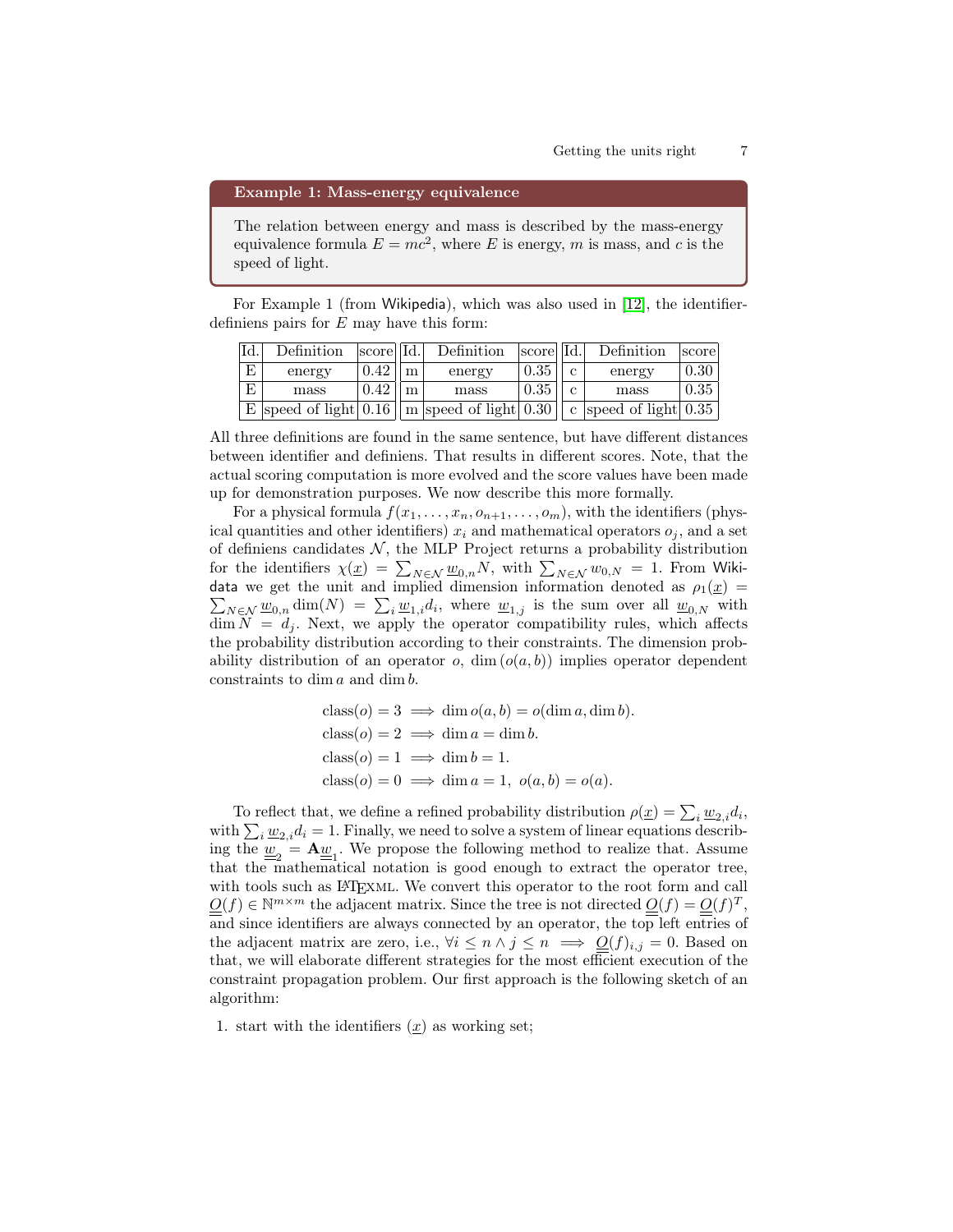<span id="page-7-0"></span>

Fig. 2: Demonstration of our constraint propagation algorithm.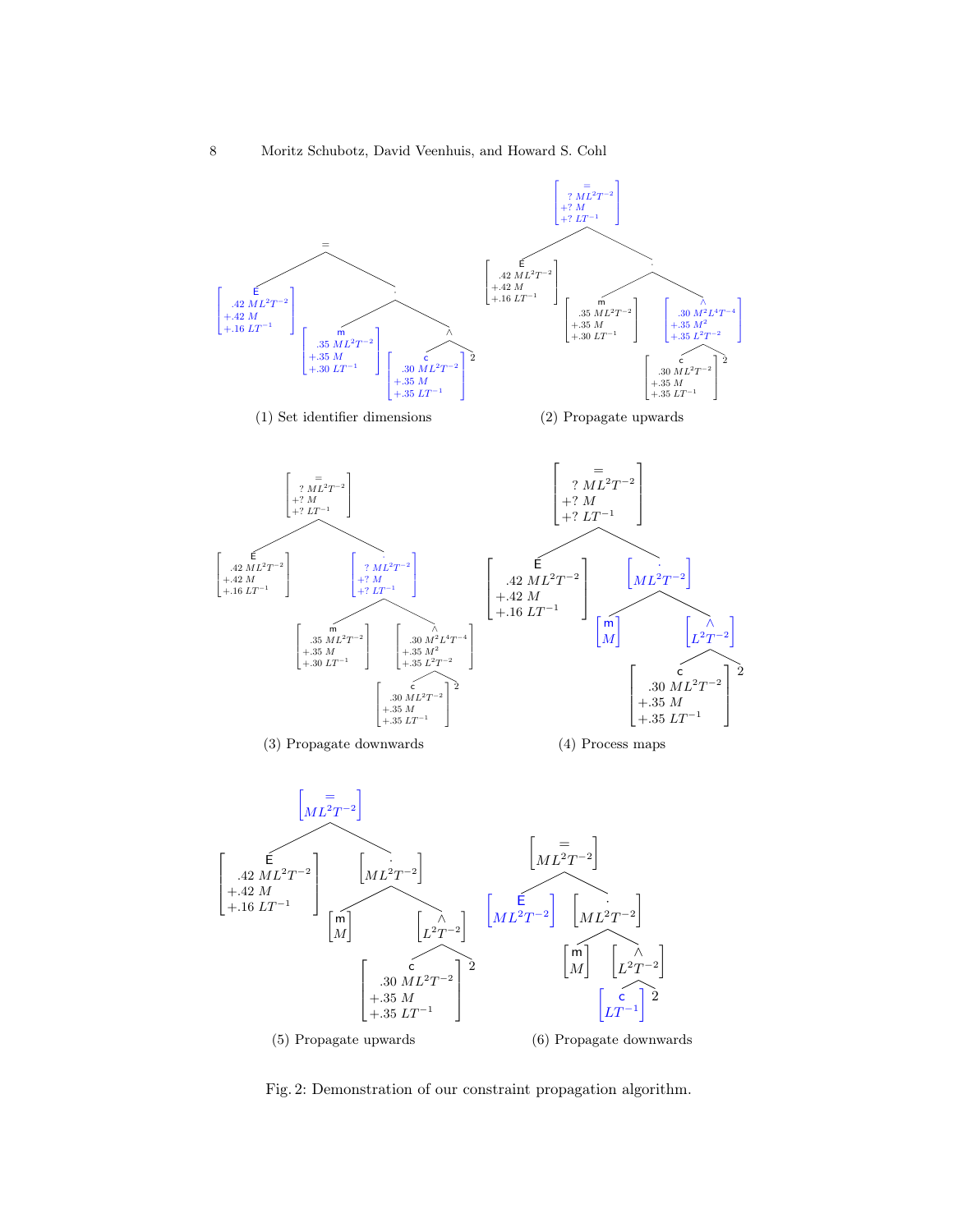- 2. propagate the constraints to their parent operators of classes 0-2 and remember the parent operators of class 3 (maps);
- 3. update the working set to consist of the updated parents;
- 4. propagate the constraints downwards;
- 5. the changed children are now the new working set;
- 6. continue with upwards and downwards propagation until the working set is empty, and a steady state is reached;
- 7. update the working set with the class 3 operators;
- 8. resolve the class 3 operators, in appropriate order (note that this might lead to many possible dimensions for the class 3 operators);
- 9. propagate the new constraints by going back to step 2;
- 10. the algorithm terminates if the working set and the set of unprocessed class 3 operators is empty.

We demonstrate this algorithm in figure [2](#page-7-0) based on Example 1. Formula [\(1\)](#page-2-0) depends on  $(E, m, c, 2, =, \cdot, \wedge)$  and the adjacent matrix reads

$$
O("E = mc2") = O\left(\begin{matrix} = \\ \widehat{E} \\ \widehat{E} \\ \widehat{m} \end{matrix}\right) = \begin{matrix} = \\ \frac{E}{m} \\ \frac{m}{2} \\ \widehat{e} \\ \widehat{c} \\ \widehat{c} \\ \widehat{d} \end{matrix}\right) = \begin{matrix} = \\ \frac{E}{m} \\ \begin{pmatrix} 0 & 0 & 0 & 1 & 0 & 0 \\ 0 & 0 & 0 & 0 & 1 & 0 \\ 0 & 0 & 0 & 0 & 0 & 1 \\ 0 & 0 & 0 & 0 & 0 & 1 \\ 1 & 0 & 0 & 0 & 0 & 1 \\ 0 & 1 & 0 & 0 & 1 & 0 \\ 0 & 1 & 1 & 0 & 1 & 0 \end{pmatrix}.
$$

One alternative to this approach is [\[9\]](#page-10-4). The evaluation of our approach must show the performance of the probabilistic approach.

#### 3.5 Wikidata insert/update

After having propagated the units, we might have found a unique solution as demonstrated in Example 1. In cases where we found this unique solution, we will write back the dimension information to Wikidata. If the formula already has an item in Wikidata, we check the properties and update/insert the missing information. Since we use the Wikidata database for finding information for all the identifiers in a formula we have automatically a defining item to link to for every identifier.

#### 3.6 Limitations

For level 3 operators, numerical artifacts (such as scalar factors from the integration) and probability density are mixed. For example in ∫ sdt and a hypothetical  $\rho_0(s) = .5M + .5T$  leads to a propagated probability of

$$
\rho\left(\int s dt\right) = \frac{\int \rho_0(s) dt}{\left|\int \rho_0(s) dt\right|_1} = \frac{4}{3} \left(\frac{1}{2}MT + \frac{1}{4}T^2\right) = \frac{2}{3}MT + \frac{1}{3}T^2.
$$

The likelihood for MT is higher in comparison to  $T^2$ , which does not seem plausible at the first place. Consequently, we will search for better suitable ways to re-scale the unit vector to length 1.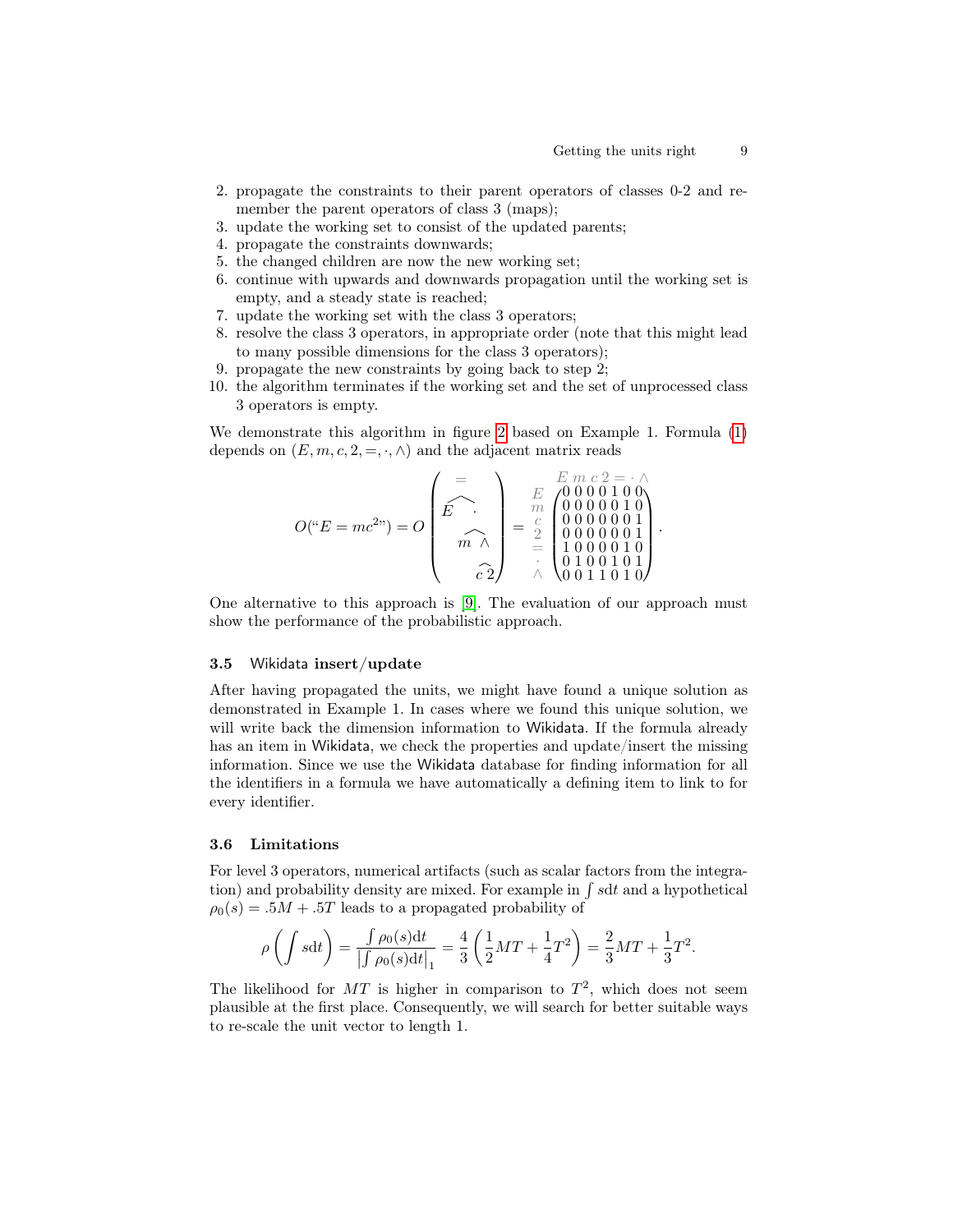10 Moritz Schubotz, David Veenhuis, and Howard S. Cohl

### 4 Future work

The finding of items in Wikidata can be improved by using methods like stemming to match the definition with the item caption. This is due to the fact that the definitions are extracted from free-text and may be conjugated. The identification of the units/dimensions can be done by the querying property, has quality. Due to the community-driven inserts of items, it is not guaranteed that every item has all of the possible properties. For example, the authors may omit a property such as, has quality. Instead the property, quantity symbol, may be queried.

Moreover, our algorithm can be used as a feedback mechanism for the MLP process. With the additional unit and dimension information, the algorithm will learn about mistakes from the unit checking. With this information, the algorithm will be able to tune itself.

# 5 Conclusion

The knowledge about units in physical formulae is fundamental. However, in most cases they are not marked up explicitly. We investigated how they can be determined automatically. We described a process to automatically infer the unit information for identifiers in physical formulae. This process is based on formulae and identifier-definition pairs that are extracted from text using Natural Language Processing techniques. The process may result in multiple definition candidates for identifiers. To infer a consistent identifier-definition mapping, we use an algorithm based on the principle of dimensional homogeneity in physical formulae. The unit/dimensional information for the definitions is retrieved from the structured data store Wikidata. The results are then used to extend Wikidata with the formulae and links Wikidata entries describing the identifiers.

Acknowledgements. We would like to thank Volker Markl, Michael Kohlhase and Abdou Youssef for their support of this research project.

### Bibliography

- <span id="page-9-0"></span>[1] T. Antoniu, P. A. Steckler, S. Krishnamurthi, E. Neuwirth, and M. Felleisen. Validating the unit correctness of spreadsheet programs. In A. Finkelstein, J. Estublier, and D. S. Rosenblum, editors, 26th International Conference on Software Engineering (ICSE 2004), 23-28 May 2004, Edinburgh, United Kingdom, pages 439–448. IEEE Computer Society, 2004.
- <span id="page-9-1"></span>[2] J. B. Collins. A mathematical type for physical variables. In S. Autexier, J. A. Campbell, J. Rubio, V. Sorge, M. Suzuki, and F. Wiedijk, editors, Intelligent Computer Mathematics, 9th International Conference, AISC 2008, 15th Symposium, Calculemus 2008, 7th International Conference, MKM 2008, Birmingham, UK, July 28 - August 1, 2008. Proceedings, volume 5144 of Lecture Notes in Computer Science, pages 370–381. Springer, 2008.